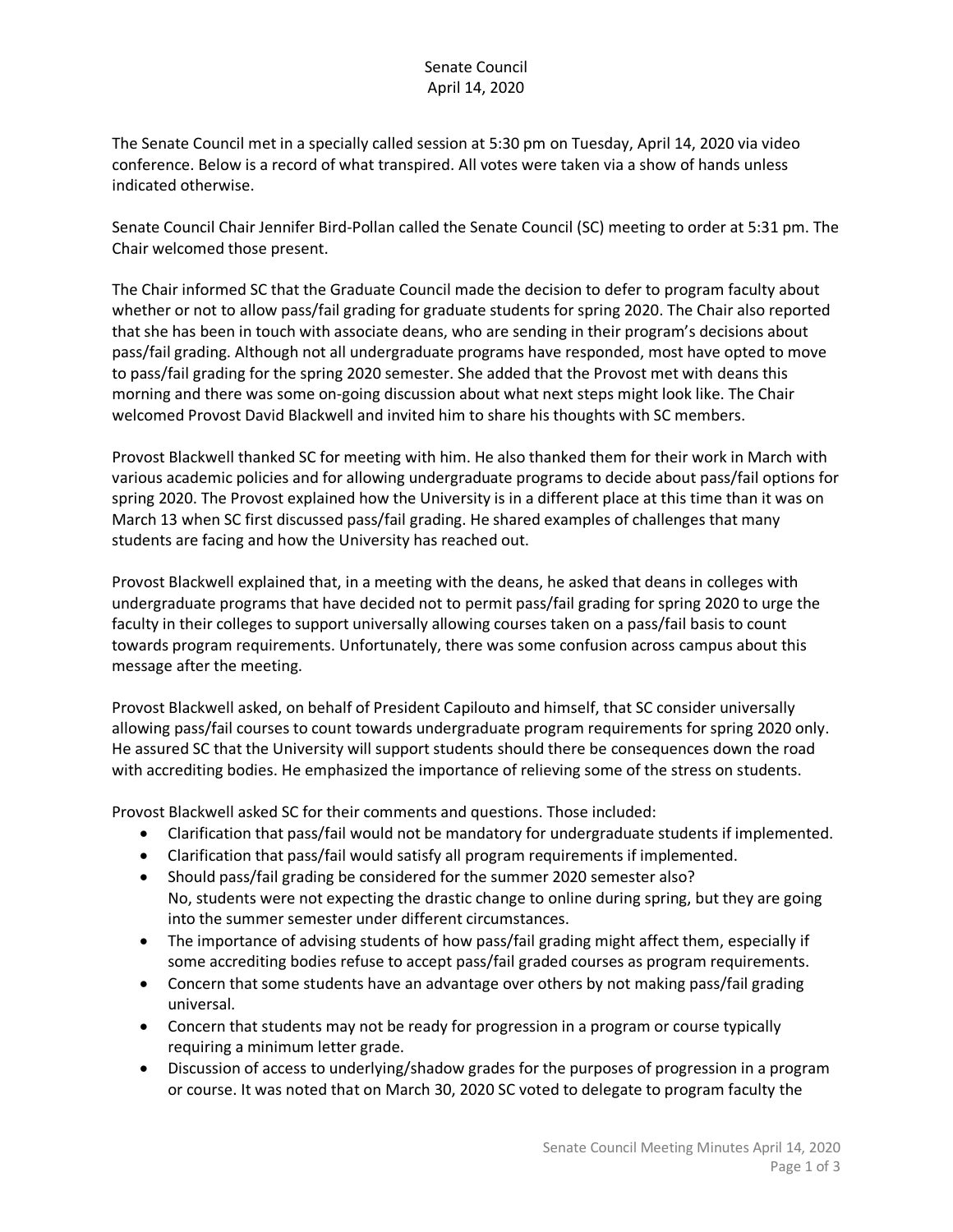## Senate Council April 14, 2020

ability to require certain letter grades for progression requirements, without submitting a proposal to SC.

- Letter grades earned during COVID-19 may not fully represent a student's understanding because of extenuating circumstances.
- The flexibility that many faculty have already extended to students. There has been success in reaching out and providing support to students who are concerned.
- Discussion of including Graduate Programs in universal pass/fail grading option. Because graduate courses are graded differently and have a more flexible timeline, pass/fail grading raises different concerns for graduate students.

There was extensive discussion. Some SC members were supportive of universally granting students the option of choosing pass/fail grading and others were less in favor. There was significant discussion about the use of shadow/underlying grades and if programs could require certain shadow/underlying grades to be earned prior to the student progressing. SC members discussed the possibility of crafting a motion via email, but the general consensus was that it was too late in the semester to be able to wait.

Vincent (BE) **moved** that for spring 2020, all undergraduate academic program and college requirements can be satisfied with a grade of P. Hamilton (SGA) **seconded**. The Chair asked if there was any debate. There was much discussion about shadow grades and implications of pass/fail related to accreditation and licensure. There was also concern about setting a precedent.

Andrade (ME) **moved** to amend the motion that all spring 2020 undergraduate academic program and college requirements may be satisfied with a grade of D. Collett (HS) **seconded**. The Chair asked if there was any debate on the amendment. There was some debate about using a grade of P to satisfy graduation requirements for spring 2020, as well as satisfying progression requirements to be able to move to a subsequent next course. Given the discussion about whether or not shadow/underlying grades could be used to determine whether or not a student could progress, the Chair noted that at its March 30 meeting, the motion SC approved was that if program faculty want to use underlying grades for progression, the decision is delegated to program faculty. The Chair commented that nothing so far had indicated an intention to overturn that vote.

Grossman (AS) made a substitute **motion** that all undergraduate academic programs shall accept a grade of P in a course taken in spring 2020 as satisfying graduation requirements. There was **unanimous consent** that the previous motion be taken off the floor and this current motion replace it. The Chair asked if there was any debate on the substitute motion. There was some concern about possible confusion between graduation requirements and program requirements but it was clarified that the wording of the motion meant that students could graduate with any P grade, but even if a student opted for pass/fail grading, certain letter grades could still be required to progress from one course to the next. The Chair was supportive of including this clarification in any notice about an approved motion. A **vote** was taken and the motion **passed** with nine in favor and two opposed.

There was discussion of how to best communicate the decision to campus. The Chair agreed to work with Provost Blackwell to develop an email message.

After a question from Shaikh, Vincent (BE) **moved** to that the prior motion be made on behalf of the Senate and effective immediately. Richardson (SGA) **seconded**. The Chair asked if there was any debate and there was none. A **vote** was taken and the motion **passed** with all in favor.